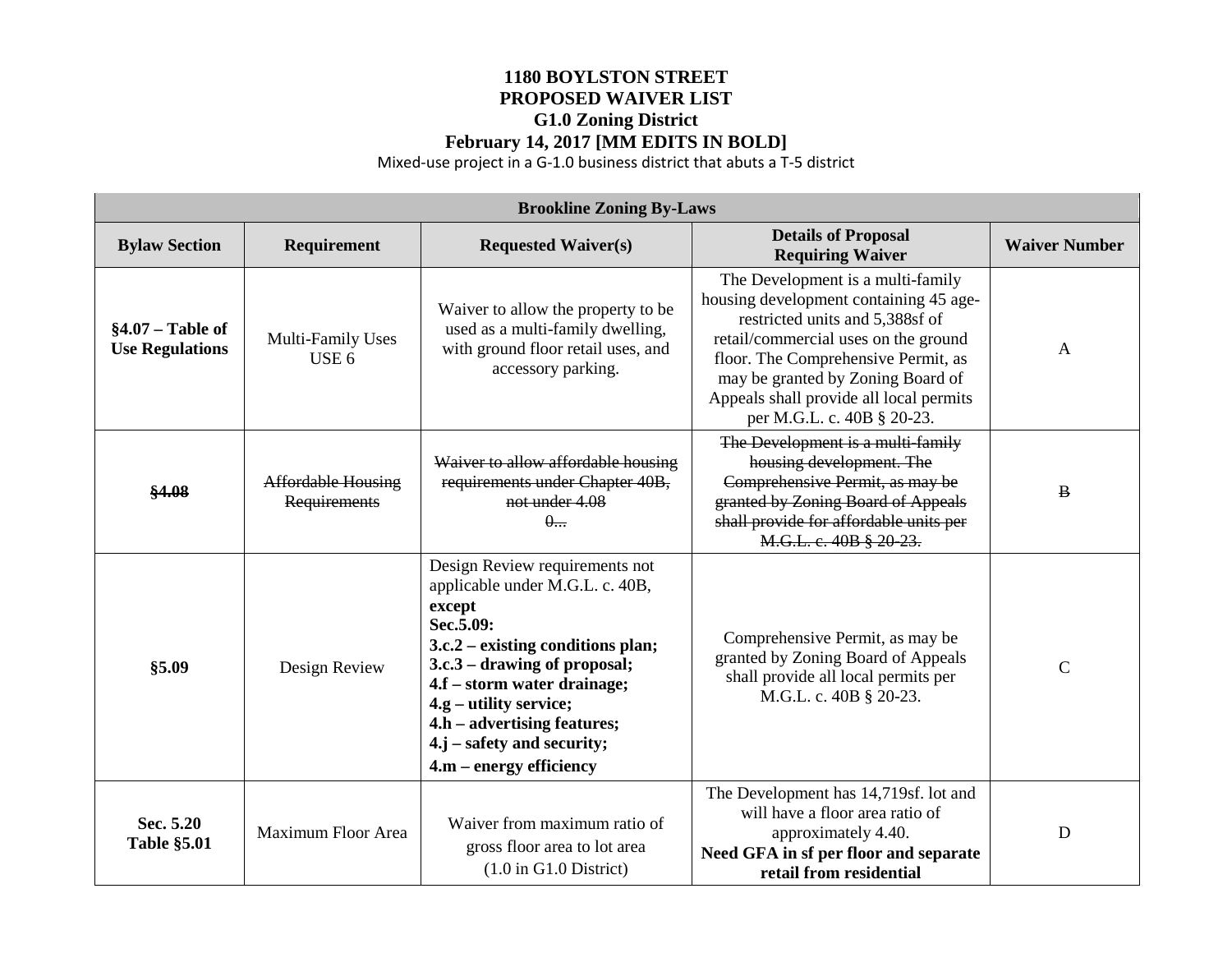| Sec. 5.30<br><b>Table §5.01</b>             | Maximum Height of<br><b>Buildings</b>                                                                                                               | Waiver from maximum building<br>height limitations<br>$(40'$ in G 1.0District)                                                    | In accordance with section $§ 5.30$<br>Paragraph 2, method c,<br>The height of the Development will be<br>68'2" feet at its maximum. | $\mathbf E$  |
|---------------------------------------------|-----------------------------------------------------------------------------------------------------------------------------------------------------|-----------------------------------------------------------------------------------------------------------------------------------|--------------------------------------------------------------------------------------------------------------------------------------|--------------|
| Sec. 5.44.1                                 | Accessory<br>Underground<br><b>Structures</b>                                                                                                       | Not within 10 feet of any lot line                                                                                                | Setback minimum of 0'-1" from lot line.                                                                                              | E.1          |
| Sec. 5.60 / 5.07<br><b>Table 5.01 FTN 5</b> | Side Yard<br>2 on attached waiver<br>key site plan                                                                                                  | Side yard min<br>Any other structure or use (M-1.0)<br>min side yard $20+L/10 = 24$ feet                                          | Provide 1'-0" side yard                                                                                                              | E.2          |
| Sec. 5.70 / 5.07<br><b>Table 5.01 FTN 5</b> | Rear Yard 1<br>On attached waiver<br>key site plan                                                                                                  | Rear yard min<br>Any other structure or use $(M-1.0)$<br>30 ft 40 feet                                                            | Provide 1'-0" rear yard                                                                                                              | E.3          |
| Sec. 5.70 / 5.07<br><b>Table 5.01 FTN 5</b> | Rear Yard 2, marked<br>as 4 on attached<br>waiver key site plan                                                                                     | Rear yard<br>Any other structure or use $(M-1.0)$<br>30 ft 40 feet                                                                | Provide 19'-3" rear yard                                                                                                             | E.4          |
| Sec. 5.73 / 5.07                            | Rear Yard 3, marked<br>as3 on waiver key site<br>plan                                                                                               | Rear yard<br>Commercial abutting T-5 district<br>20 ft 30 feet                                                                    | Provide 1'-0" rear yard                                                                                                              | E.5          |
| Sec. 5.91/5.07<br><b>Table 5.01 FTN 5</b>   | Usable open space                                                                                                                                   | Any other structure or use $(M-1.0)$<br>20% of GFA                                                                                | 0% usable open space                                                                                                                 | E.6          |
| <b>Table 6.02</b>                           | Parking Spaces -<br>2.0/residential unit and<br>1 space/200' ground<br>floor retail<br>[Application submitted<br>prior to Zoning<br>Amendment 2016] | Number of spaces required for<br>residential = $90$<br>Number of spaces required for<br>commercial = $27$<br>$TOTAL = 117$ spaces | Waiver to allow 1 space/unit (45 total)<br>and 1 space/225SF of commercial (19<br>total) for TOTAL 69 spaces.                        | $\mathbf{F}$ |
| Sec. 6.06<br>Table 6.02                     | Loading bay to be<br>located on the lot<br>being served                                                                                             | Loading bay off the site being<br>served                                                                                          | The loading bay is not on the lot being<br>served but it will serve other lots on the<br>area not being served                       | H            |